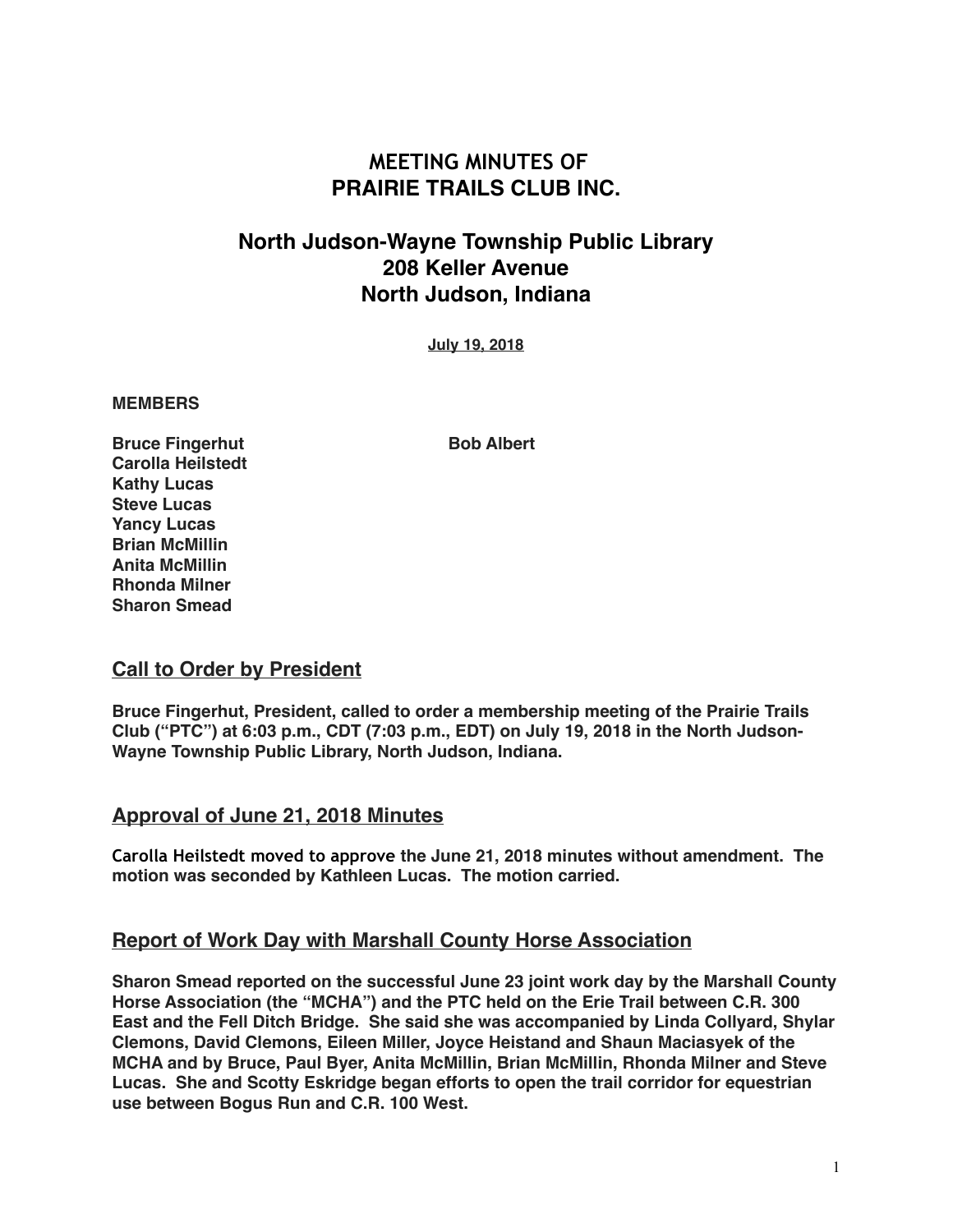**Sharon said a couple of days later she and Bruce walked the Erie Trail from the Bogus Run Bridge to C.R. 100 West. They removed vegetation to help make the space suitable for horseback riding, but the area still suffers from the lack of an adequate parking area for vehicles and horse trailers. She added that Scotty Eskridge had agreed to bush-hog the area.**

### **Treasurer's Report**

**Kathy circulated among the members a written copy of the Treasurer's Report. Included was the following summary:**

#### **1) First Farmers Bank & Trust (FFBT)**

|                                   | Balance forward from 6/21/18                                                                                          |          | \$23,757.26 |
|-----------------------------------|-----------------------------------------------------------------------------------------------------------------------|----------|-------------|
|                                   | 6/22/18 Deposit<br>(Di & Russ Blais membership; \$100 Good Oil donation)                                              | 150.00   |             |
|                                   | 6/26/18 Deposit<br>Hannah Fingerhut lifetime membership; donation<br><b>From Bruce Fingerhut</b>                      | 600.00   |             |
|                                   | 7/6/18 Deposit<br>Rick Vlaming membership & donation                                                                  | 50.00    |             |
|                                   | 7/6/18 Deposit<br>Cambe Chevrolet 200; Heartland Church 200;<br>Jain Express LLC 100* (*restricted for picnic tables) | 500.00   |             |
|                                   | 7/6/18 Deposit<br>(Member P. BohacT-shirt sale)                                                                       | 24.00    |             |
|                                   | 7/18/18 Traffic Control Specialists, Inc.<br>(20 Erie Trail signs, hardware and posts)                                | (858.40) |             |
| Ending FFBT balance as of 7/12/18 | 24,222.86                                                                                                             |          |             |
| 2)                                | <b>Northern Indiana Community Foundation (NICF)</b>                                                                   |          | 3,925.11    |
|                                   | Total of 2 accounts:                                                                                                  |          | \$28,147.97 |

**Carolla moved to approve the Treasurer's Report. Sharon seconded the motion. The motion carried.**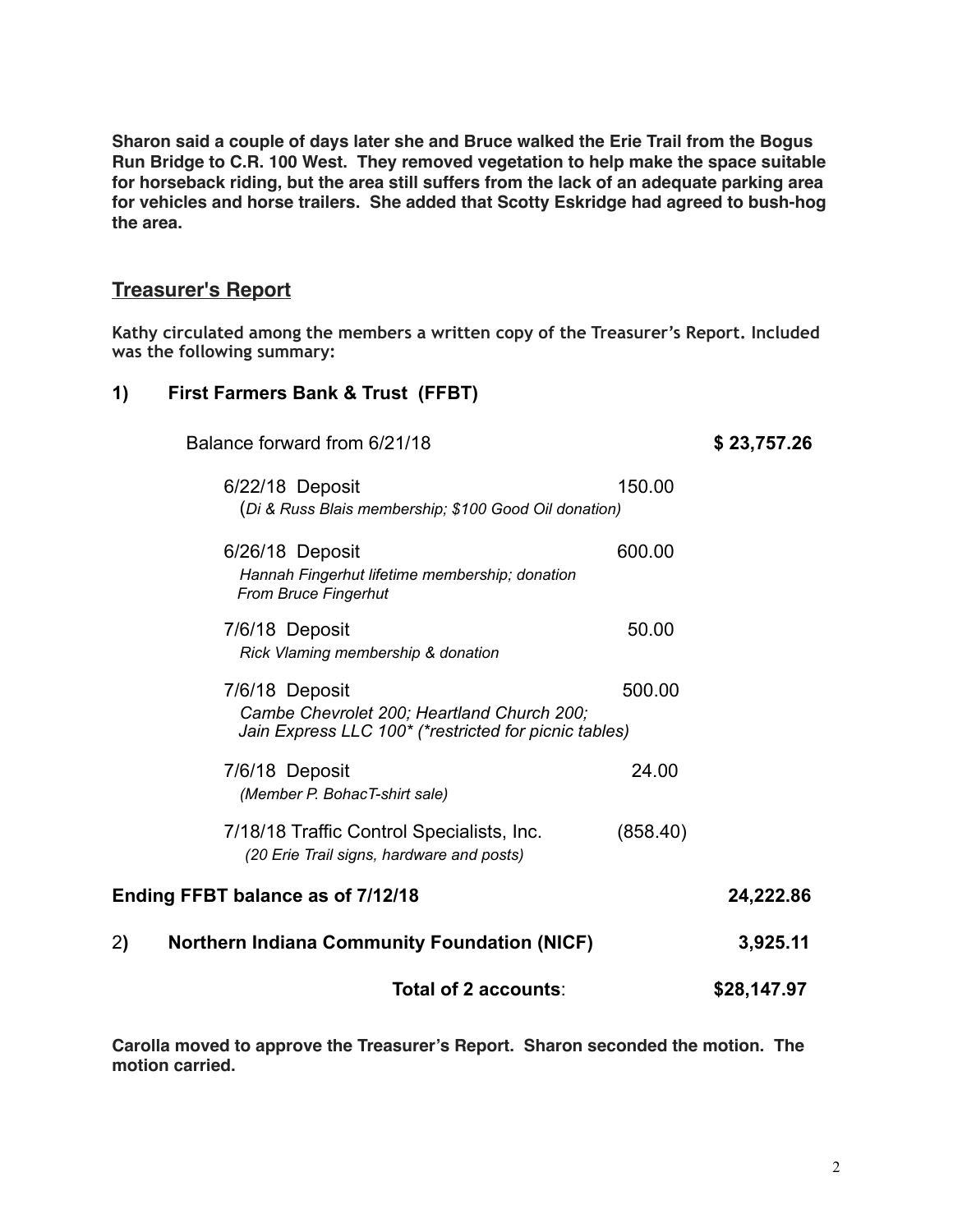## **Report of Restricted and Unrestricted Use Funds in PTC Treasury**

**Kathy distributed printed copies of a spreadsheet for "PTC Restricted/Unrestricted Funds". The spreadsheet reported in substance (with clerical corrections):**

| <b>Restricted Grants/Donations</b>        |                         |  | Orig. Amt.        |  | <b>Expended</b>     |          | Remaining                      |
|-------------------------------------------|-------------------------|--|-------------------|--|---------------------|----------|--------------------------------|
| Luminous Fund Grant 1<br>S13 Spur Signage |                         |  | \$1,000           |  | \$85.84             |          | \$914.16                       |
|                                           |                         |  |                   |  |                     |          | (7/15/18 to TCS ERIE signs)    |
| Luminous Fund Grant 2                     | S13 Spur Signage+       |  | 5,000             |  |                     |          | 5.000                          |
| <b>Hardesty Memorial Grant</b>            | Wayfinding & Int. Sign. |  | 12,000            |  |                     |          | (previously \$600 and 7/15//18 |
|                                           |                         |  |                   |  |                     |          | \$772.56 to TCS ERIE signs)    |
|                                           |                         |  |                   |  |                     |          | 10,627.44                      |
| <b>Wine Timers Donation</b>               | K. Wittig Mem. Bench    |  | <i>350</i>        |  |                     |          | 350                            |
| <b>K&amp;S Lucas Donation</b>             | K. Wittig Mem. Supp.    |  | 100               |  |                     |          | 100                            |
| Jain Trucking                             | <b>Picnic Tables</b>    |  | 100               |  |                     |          | 100                            |
|                                           |                         |  |                   |  | <b>TOTAL</b>        |          | \$17,091.60                    |
| <b>Summary of Accounts</b>                | Total                   |  | <b>Restricted</b> |  | <b>Unrestricted</b> |          |                                |
| First Farmers Bank & Trust (FFBT)         | 24,222,86               |  | 17,091.60         |  |                     | 7,131.26 |                                |
| Northern Ind. Community Foundation (NICF) | 3,925.11                |  |                   |  |                     | 3,925.11 |                                |

**Carolla moved to approve the summary and Rhonda seconded the motion. The motion carried.**

**PTC TOTALS \$28,147.97 \$17,091.60 \$11,056.37**

#### **Maintenance Committee Update**

**Bruce identified members of the Maintenance Committee as being Sharon, Paul, Linda, Kenny Bailey, Donna Osborne and he. Other PTC members are welcome to join the Committee.**

**During our June meeting, the PTC authorized up to \$9,600 to pave bad spots west of Range Road to C.R. 100 West, contingent on Hoosier Valley Railroad Museum ("HVRM") concurrence. Bruce said on this basis the PTC sought proposals from contractors and received four. The fourth was texted from Les Jensen to Rhonda late this afternoon. Rhonda passed her cell phone around the room for those present to view the Jensen proposal.**

**Following discussion among the membership, Jensen's proposal was determined to be the most attractive. His proposal was the least expensive at \$6,750. Jensen's is a Starke County business. Like another proposal his included repairs on the west side approach to the Fell Ditch Bridge, as well as the bad spots west of Range Road to C.R. 100 West. The work areas of these two proposals were the same, but Jensen's scope of work was comparable or superior. Carolla and Kathy volunteered to assist Bruce with drafting a written agreement for repairs by Jensen to the Erie Trail. There was consensus from PTC membership that this written agreement could be drafted and executed without the need**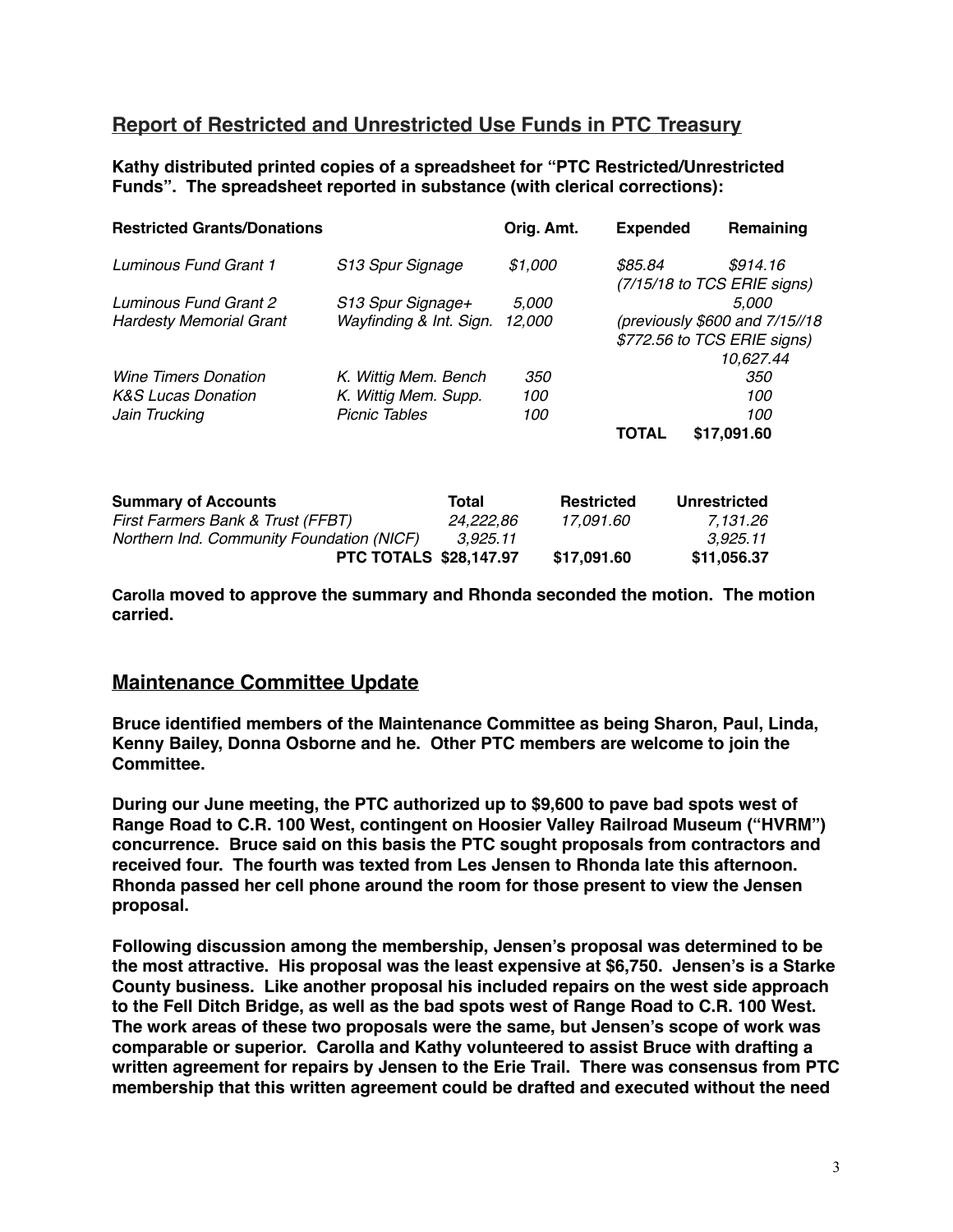**to bring it to the members for another vote. Bob Albert said he would help obtain written HVRM concurrence for the work.**

**Steve moved to approve Jensen's \$6,750 proposal for Erie Trail repairs to the bad spots west of Range Road to C.R. 100 West and to the west side approach to the Fell Ditch Bridge. The proposal would be memorialized by a written agreement approved by PTC President Bruce Fingerhut following consultation with Carolla and Kathy. The agreement would become effective after HVRM concurrence and following signature by Bruce and Les Jensen. Brian seconded the motion. The motion was approved.**

**In an email, Russ Blais reminded members of the continuing need to fix the pavement bump caused by a large cottonwood tree growing alongside the trail west of C.R. 125 East in Aldine. Greg and Garrett Trusty of Stormy's Tree Service, LLC cut down the tree on August 31, 2017. Later that day Paul and Linda chemically treated the stump to stop regrowth. See September 27, 2017 PTC Meeting Minutes. But the bump remains and was identified recently by membership as a continuing maintenance priority. See May 24, 2018 PTC Meeting Minutes. The membership discussed adding this pavement repair as an additional contract requirement with Les Jensen but decided that doing so might add a complexity that would jeopardize timing. Rhonda looked online for equipment rental needed to saw cut and remove the cottonwood tree root. Bruce made a ballpark estimate that a basic repair would cost between \$200 and \$300. The PTC agreed to pursue this fix as an add-on to a Jensen contract if he is interested, or as a stand alone project if he is not.**

## **Wine Club Memorial for Karen Wittig Update**

**Bruce said he, Linda and Paul prepared a site on the south side of the Erie Trail and near US 35 as a possible site for the placement of the green bench being held for the Wine Club Memorial to Karen Wittig. If the site is approved by Greg Wittig, Bruce, Paul and Brian will soon place a concrete base there to help secure the bench. Wording for a plaque to dedicate the site is yet to be determined.**

### **Lids-to-Benches Initiative Update**

**Kathy provided an update on the continuing PTC initiative to acquire benches through Green Tree Plastics in Evansville. Through Green Tree's ABC Program a not-for-profit corporation is able to work with school children (kids from daycare through university level) to learn about the values of recycling. The school children are involved with the collection, sorting and weighing of the qualified plastic lids. Last September, the PTC obtained two benches through the ABC Program. During the November meeting the members voted to continue participation.**

**With great volunteer support from kids, parents and grandparents, lids were collected at several locations in Starke County. As anticipated during the PTC's most recent meeting, the "Bass Lake Beach Brigade" sorted and weighed lids at Bass Lake on July 14. Diane Blais baked cookies for the Brigade with members consisting of kids from age 3 to \_\_. Kathy reported the belief is the PTC now has enough lids for a third bench. Terms and**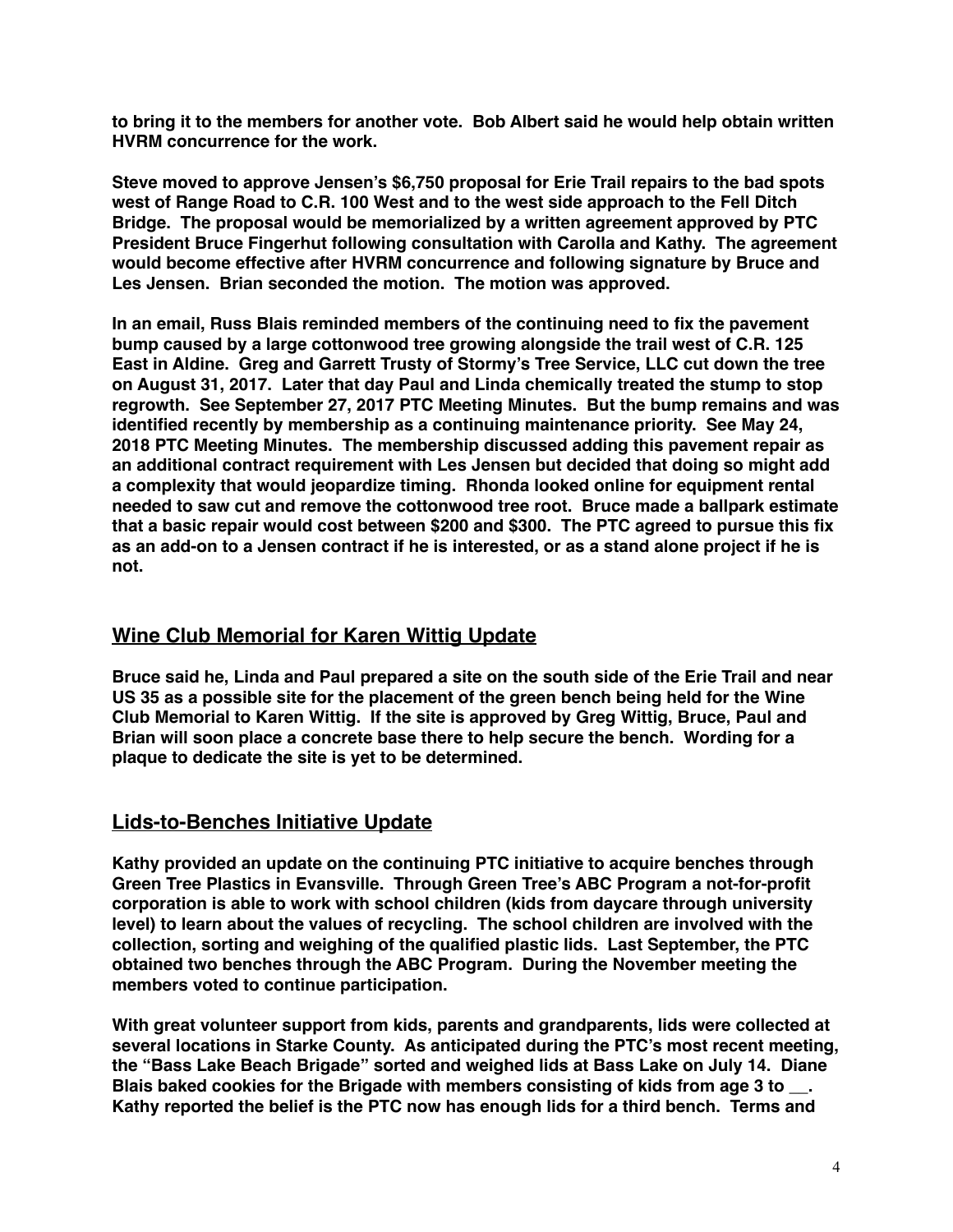**conditions of the ABC Program are changing effective August 1, and she will check on the significance of those changes.**

## **Erie Trail First Responders Update**

**Rich Stalbrink was unable to attend the meeting. Kathy reported she spoke recently by telephone with him. Rich told her he has conferred with Starke County Sheriff William A. Dulin. They have agreed Sheriff Dulin will help set a get-together of first responders, ideally on the Erie Trail, so all will be better familiar with how to get emergency services to those who may need them. Kathy also reported she spoke with Starke County EMA Director, J. Nier, who expressed enthusiasm for participation in the process. Director Nier said people who may need assistance while on the trail should turn on their cell phone's GPS application so emergency responders can triangulate the signal and locate them. Carolla reflected that it is important for trail users to understand measures first responders are taking to coordinate and to support public safety.**

## **BIC Committee Signage Update**

**Steve underscored the notation from the Treasurer's Report that payment has now been made to TCS in Knox for the ERIE TRAIL signs and accompanying hardware. He said a coordinated PTC effort was needed to place these signs within the Erie Trail corridor. He said efforts were moving forward with the Town of North Judson for signage placement within the municipality and with the Starke County Highway Department of signage placement on the four approved Connectors.**

**Steve suggested the BIC Committee needs to meet to help advance the signage efforts. He noted Bruce has suggested replacing signage (such as small STOP signs) that help with public safety and trail usage understanding. Others have suggested yellow triangle signs to indicate "Plank Bridge" at the approaches to the Bogus Run Bridge and the Fell Ditch Bridge. These could support safety and emphasize interest for those who enjoy the retro feel of a plank bridge. He said Rick Vlaming has offered use of an auger that can help with post placement. The hope is the BIC Committee will meet in time to make recommendations at the August membership meeting.** 

## **Membership Drive and Fiscal Strategy**

**With annual dues payable on August 1, Bruce shared his thoughts on a membership drive and possible guidance for a PTC fiscal strategy. He asked the membership to think about individuals who might be interested in joining our organization. Bruce said he would write a letter to support the membership drive.** 

**Kathy circulated a spreadsheet that identified current membership, including lifetime members. For those paying annual dues, the spreadsheet also showed whether payment**